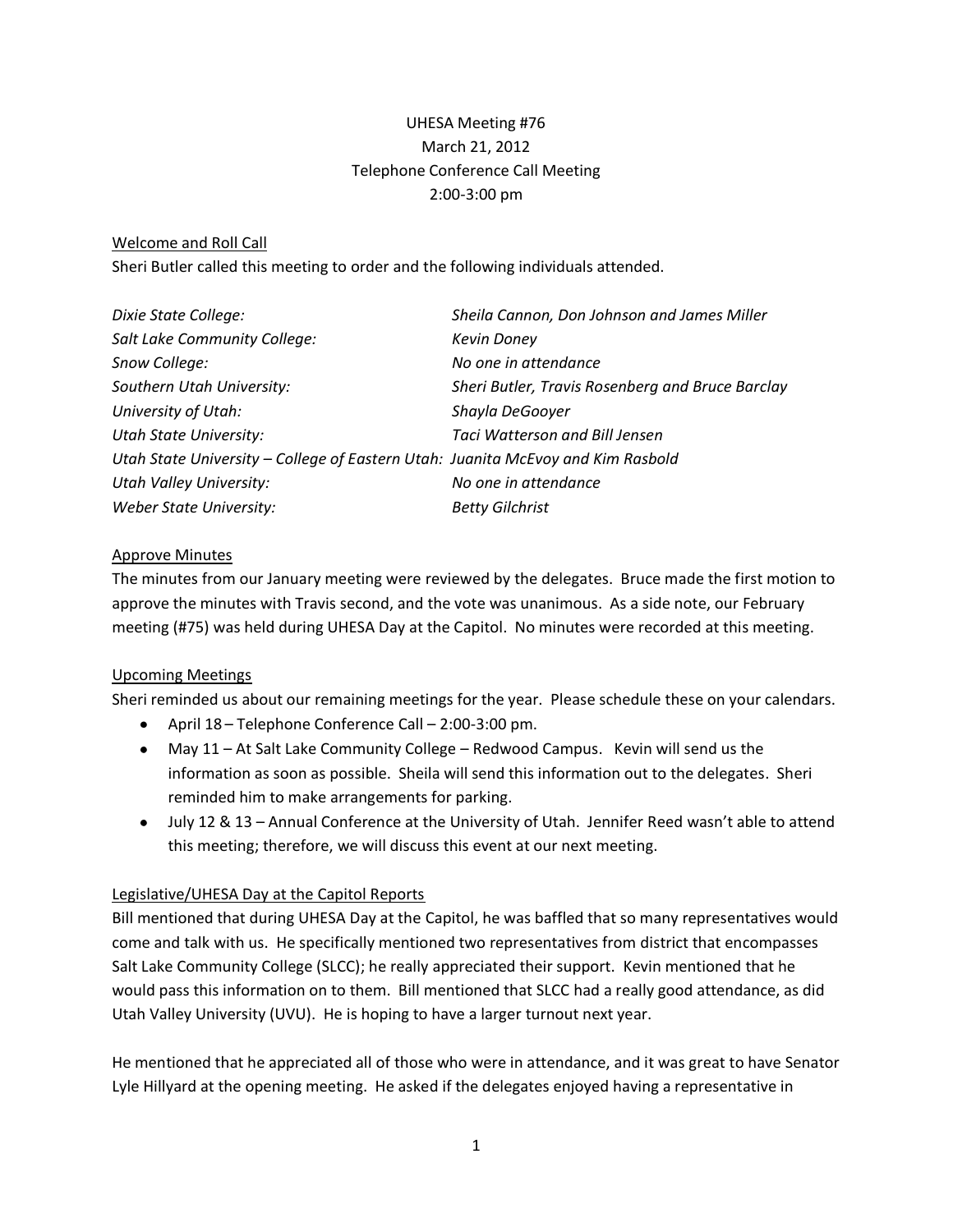attendance. Everyone agreed that they did. They felt that he provided good information before they went on to the floor.

The delegates agreed that the postcards were beneficial, and they thanked Bill for all of his hard work in their behalf. If you have any suggestions for future improvement, please let Bill know. Bill felt that this event gets better each year.

It was mentioned that having a UHESA council helps us realize that we aren't alone, and we get great ideas from each other.

Bill was asked to express his thoughts on a few of the bills that were presented. He mentioned the bill regarding the governor's ability to hire and fire public employees; it was passed. However, the bill regarding disbanding the Board of Regents was tabled. He thinks that this will come back in a few years. The legislators want a more proactive approach from the regents towards higher education. Our legislators are focused on having high school students graduating with test scores that allow them to enter higher education. This is also Senator Urquhart's emphasis, because 100% of the students are not prepared to enter into higher education.

Betty mentioned that their representatives reported that the sex education bill was vetoed. Also, tenure for higher education faculty did not get out of committee. If this bill would have passed, it would have been a problem for hiring faculty.

### Campus Reports

# Dixie State College (DSC)

James reported that the Exempt Staff Association will be holding elections for new officers this month. Also, a Community Partnership Fair will be held on campus in April for all faculty and staff to attend. Vendors will be there to provide information regarding services that can be provided to the employees.

Sheila mentioned that the Classified Staff Association will also be holding elections within the next two months. In April, all staff will be invited to attend a Legislative Brown Bag Luncheon Meeting. Frank Lojko, our campus legislative representative and Vice President of Student Services, along with Representative Brad Last will attend and discuss the legislative session, answering questions, etc. President Nadauld thought this was a good idea. Some of the delegates liked this idea as well.

The President is currently working on the 1% payroll increase that we received from the legislature. He will use some of our tuition dollars in 2012-2013 to make up the increase in health benefits and retirement. She mentioned that we really appreciate his efforts in our behalf.

# Salt Lake Community College (SLCC)

Kevin mentioned that until recently their part-time employees could accrue six days of vacation time each year, after they worked at SLCC for three years. Unfortunately, this benefit has been taken away. Their board met with school representatives to discuss the reasons why, and they appreciated being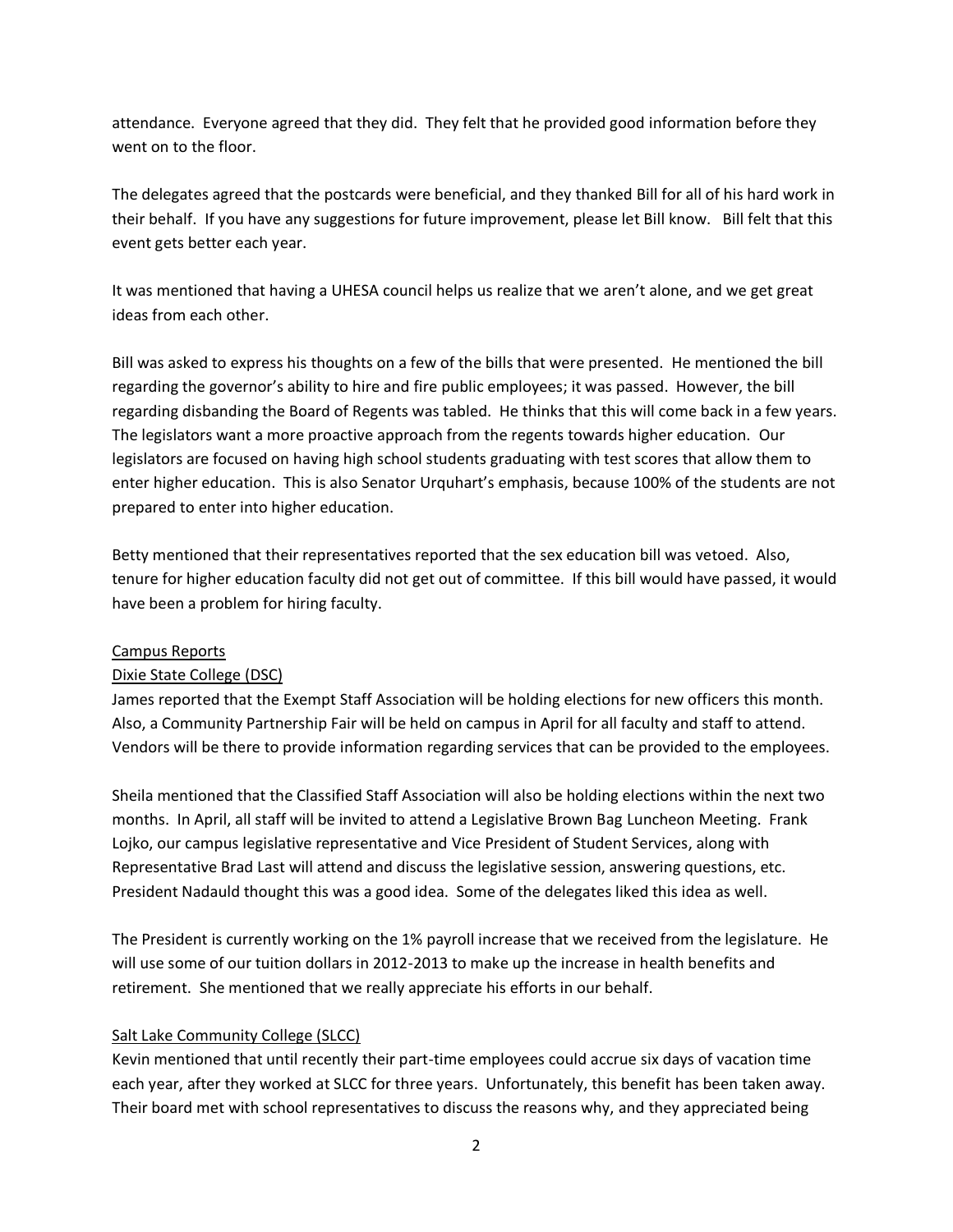involved. However, this decision has hurt many long time employees because this was the only benefit that they received.

He mentioned that they will be presenting their Outstanding Staff Awards on April 9. They are currently working on the final details.

### Southern Utah University (SUU)

Sheri mentioned that they are finishing up their selections for Outstanding and Distinguished Staff Awards, which will be given out at graduation.

They will be finalizing their staff scholarship awards, which are also awarded in May. The applications are due by March 30.

She mentioned that SUU is current reviewing their campus insurance benefits and could possibly make some changes.

### University of Utah (U of U)

Shayla mentioned that their President is also working on the 1% payroll increase. Tuition dollars and maybe some one-time money will be used to make up the increase in insurance, etc.

She mentioned that they will begin receiving nominations for new board members within the next month. Some board members will stay for another year because they discovered that there were going to be too many vacancies.

Within the next couple of weeks, they will be awarding two \$500.00 staff scholarships for the summer semester.

Shayla mentioned that they will be putting a committee together to select individuals for Staff Excellence Awards. She also mentioned that they will be holding an Employee Appreciation Day on September 27.

# Utah State University (USU)

Bill mentioned that they met with their vice president regarding the 1% payroll increase. Most of the increase will be eaten up by insurance costs because they are self-funded. Their President will give them the 1% increase plus \$180.00 each to cover the increased cost of their premiums. Bill appreciated the President's support of faculty and staff.

Taci Watterson mentioned that their Classified Staff Association (CSA) would be holding their annual award luncheon on Monday of next week.

### Utah State University – College of Eastern Utah (USU-CEU)